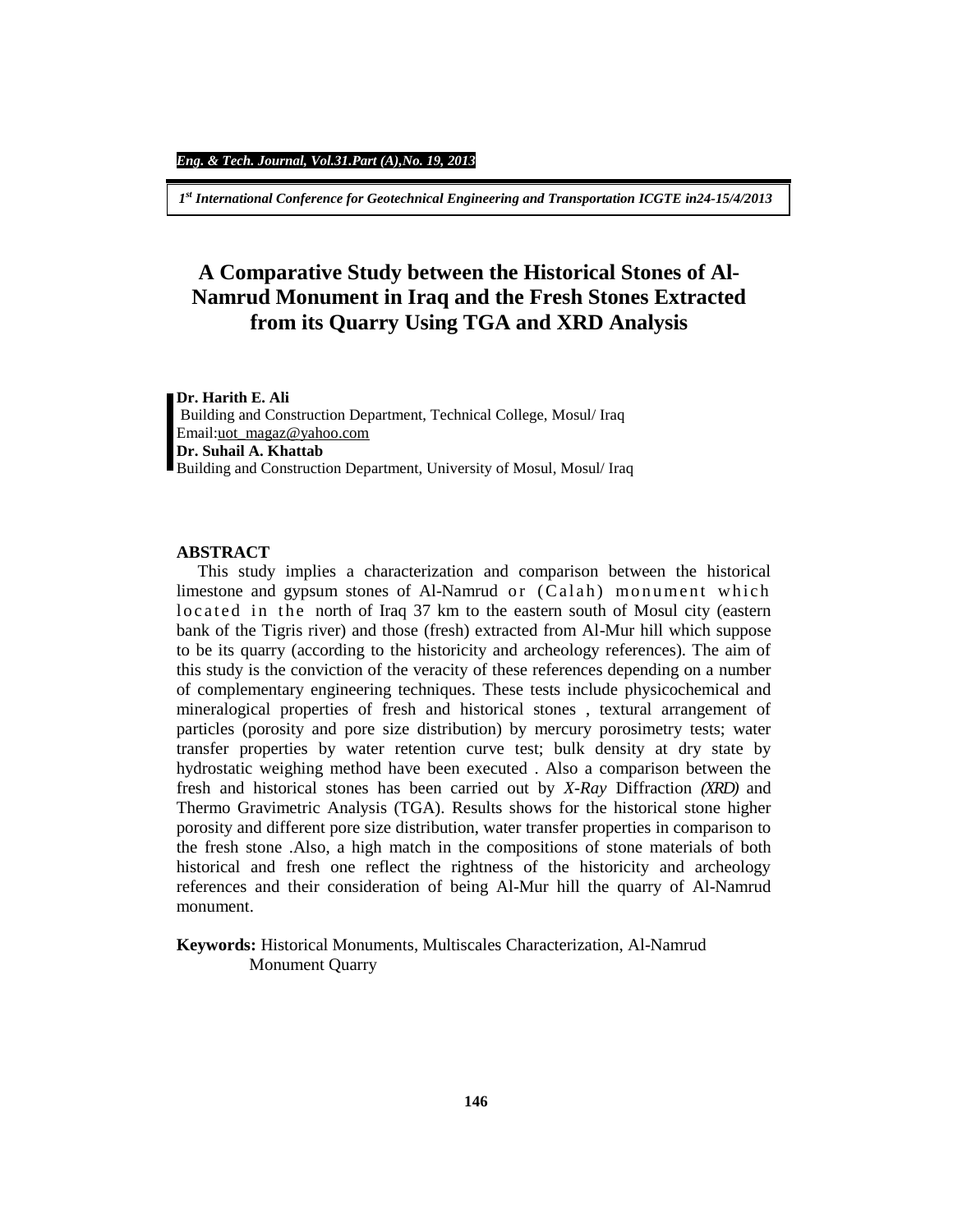*Eng. & Tech. Journal, Vol.31.Part (A),No. 19, 2013* **A Comparative Study between the Historical Stones of Al-Namrud Monument in Iraq and the Fresh Stones Extracted from its Quarry Using TGA and XRD Analysis**

**دراسة مقارنة بین الحجارة التاریخیة من نصب النمرود في العراق والأحجار المستخرجة من المحاجر الطازجة وذلك باستخدام تحلیل TGA وXRD** 

#### **الخلاصة**

تعنى ھذه الدراسة بتوصیف ومقارنة بین الحجر الجیري والجبس التاریخیة من منطقة نمرود أو (كالح) الواقعة في شمال العراق 37 كم إلى الجنوب الشرقي من مدینة الموصل (الضفة الشرقیة لنھر دجلة) وتلك (الطازجة ) المستخرجة من تل المر الذي یفترض أن یكون المحجر لھا (وفقا لعلم الآثار التاریخیة والمراجع). والھدف من ھذه الدراسة ھو التأكد من صحة ھذه المراجع اعتمادا على عدد من التقنیات الھندسیة التكمیلیة. وتشمل ھذه الاختبارات الخصائص الفیزیائیة والكیمیائیة والمعدنیة من الحجارة الطازجة والتاریخیة، والترتیب النسیجي للجسیمات (المسامیة وتوزیع حجم المسام) عن طریق اختبارات المسامیة الزئبقیة؛ خصائص نقل المیاه بواسطة اختبار منحنى احتباس الماء ؛ الكثافة الظاهر بـة في الحالة الجافة بو اسطة الطریقة الوزنیة الـهیدروستاتیكیة. كما تم إجراء مقارنة بین الحجار ة الطازجة والتاریخیة عن طریق حیود الأشعة السینیة (XRD (والتحلیل الوزني الحراري (TGA(. أظھرت النتائج ان للحجر التاریخي مسامیة أعلى ومختلفة التوزیع من حیث حجم المسام،و خصائص نقل المیاه بالمقارنة مع الحجر الطازج. كما وجد تطابق عالي في تركیبة المواد الحجریة لكلا التاریخیة والطازجة واحدة تعكس صواب المراجع التاریخیة والآثار باعتبار تلة المر ھي المحجر لنصب النمرود.

### **INTRODUCTION**

n the north of Iraq, beginning in the second millennium B.C., the Assyrian Empire developed great cities such as Nineveh, Korsabad, and Calah (Al- Namrud). The INTRODUCTION<br>
In the north of Iraq, beginning in the second millennium B.C., the Assyrian Empire<br>
developed great cities such as Nineveh, Korsabad, and Calah (Al-Namrud). The<br>
walls of Al-Namrud, located 37 km to the easte with the clayey brick which provide a good isolation, then covered with a plates of green gypsum stones, while the ground was covered with a plates of limestone, also the outer major fence was built with limestone. The quarries of the stone elements (gypsum stone and limestone) which used in the construction of the monument were extracted from Eski-Mosul area in a place named locally by Al-Mur hill [4].

This work is a part of a research program aimed to make sure that Al-Mur hill location which located in Eski-Mosul area is the stone quarry of Al\_Namrud monument (as the historicity and archeology references mentioned).This verification was come through an engineering complementary techniques: Water Retention Curve (WRC), mercury intrusion porosimetry, and X-ray diffraction (XRD) and Thermogravimetric (TGA) analysis limit the amount and type of the stone materials.

There are many monument locations spread in different parts in Iraq , among them are the most important historical monuments from tourist point of view are the following [7]:-

Samarra, Babylon, Hatra, Agargof, Al- Namrud, Ashur, Al-Madaen, Al-Akhezer castle, Ninevah , kish and Ur.

 In Mosul city, more than 2000 historical locations( in both types Islamic and Assyrian) are located within the administrative boundary of the city [8]. These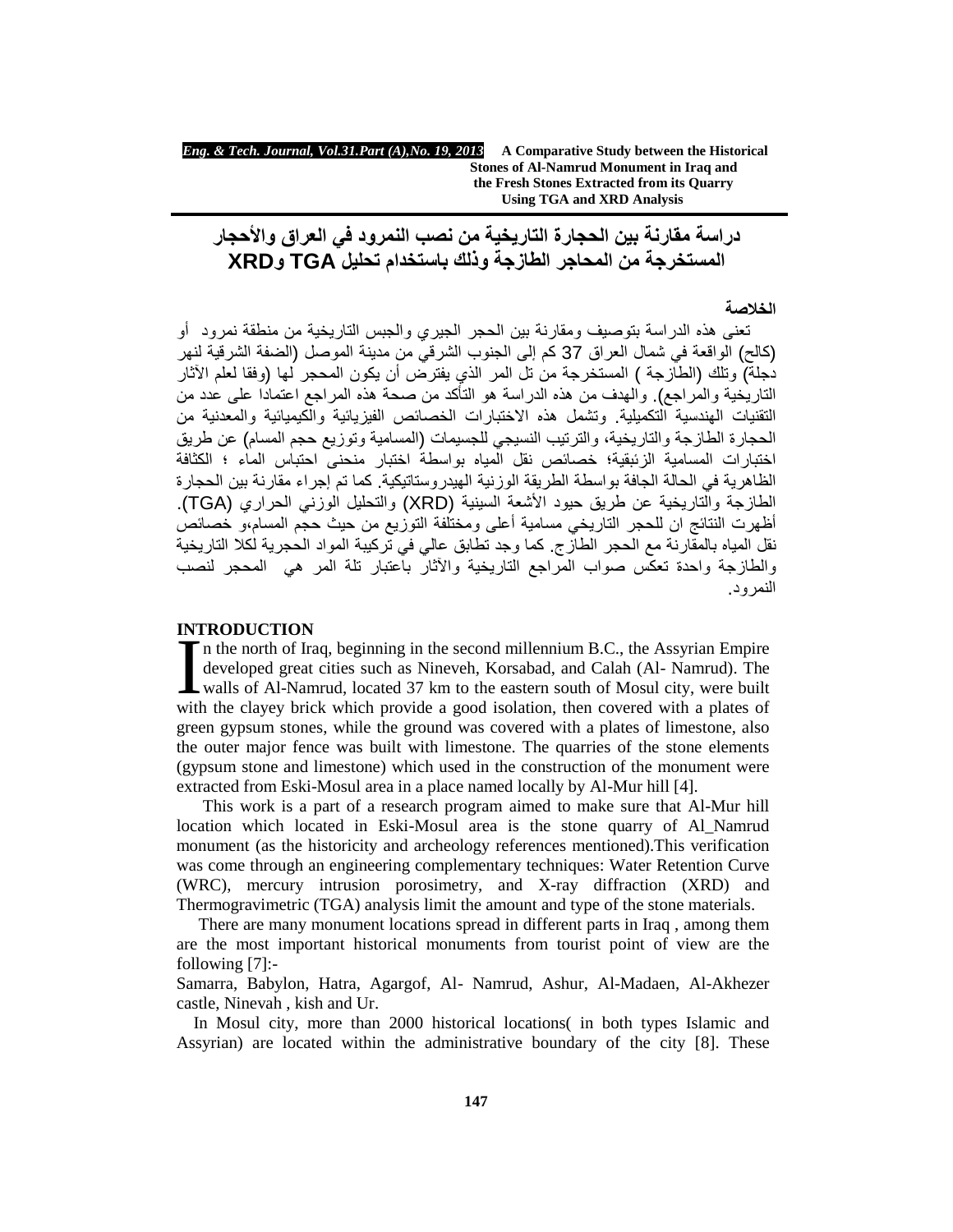historical cities are constructed from materials collected from quarries located in different distance of the monument [9], but the majority of these quarries are extinction due to city growth especially the Islamic locations .The monuments which their quarries are known until now are the Assyrian monuments [4], since these monuments were submitted to many conservation processes since the fortieth of the last century by the Iraqi Official of Museum and Heritage [8].

#### **EXPERINMENTAL PROGRAM**

#### **Characterization methods**

A multi-scale characterization was conducted on the studied samples (historical and fresh) in order to identify stone properties.

#### **Mineralogical characterization: XRD and TGA**

X-ray diffraction patterns were obtained on powders of stone using Philips Apparatus with the K line of copper ( $\lambda_{Cu} = 1.5406$  A) with 20 from 1.5° to 60°. In order to compare the obtained patterns, the main quartz reflection is used to scale the X-ray patterns intensities for all tested samples. In TGA test, the mass loss of a given sample is recorded under controlled temperature ramp. The apparatus used is a Setaram TG-DTG 92-16 electrobalance operating within the  $20-1000^{\circ}$ C range, with a heating rate of 100°C per hour and under argon atmosphere.

#### **Porosity and pore size distribution tests**

Bulk dry density was determined by hydrostatic weighing method which is based on the Archimede's principle on a sample saturated and submerged in a wetting fluid as water [1].

The mercury intrusion method was performed by applying pressure (up to 210 MPa) and monitoring continuously the intruded volume of mercury in the pores of the tested sample. The radii of pores were estimated using Young-Laplace equation. Theoretically, pores with a diameter between 350  $\mu$  m and 4 nm can be investigated with the apparatus used: a Poresizer 9320 porosimeter. Limestone and gypsum stone samples of about 1 cm<sup>3</sup> were dried at 105  $^{\circ}$ C and 70  $^{\circ}$ C for 24 hours and then tested.

## **Water Retention Curve (WRC)**

 The Water Retention Curve (WRC) defines the ability of the stone samples to store and/or release water .Commonly used together with the water content to estimate soil suction .This curve describes the relation between the percentage of moisture content, degree of saturation, percentages of relative humidity and at some times the volumetric water content of the stone and the matric potential (matric suction) under equilibrium conditions [6, 3, 5].

 The WRC consists of three parts; each part is limited with a specified range of matric suction and these parts are:

Salt Solutions: This technique is used to study the water retention curve in the range of suction 2.7 MPa*.*

 Osmotic Solution Method*:* This technique is used to study the water retention curve in the range of suction values between 0.1 MPa and 1.5 MPa.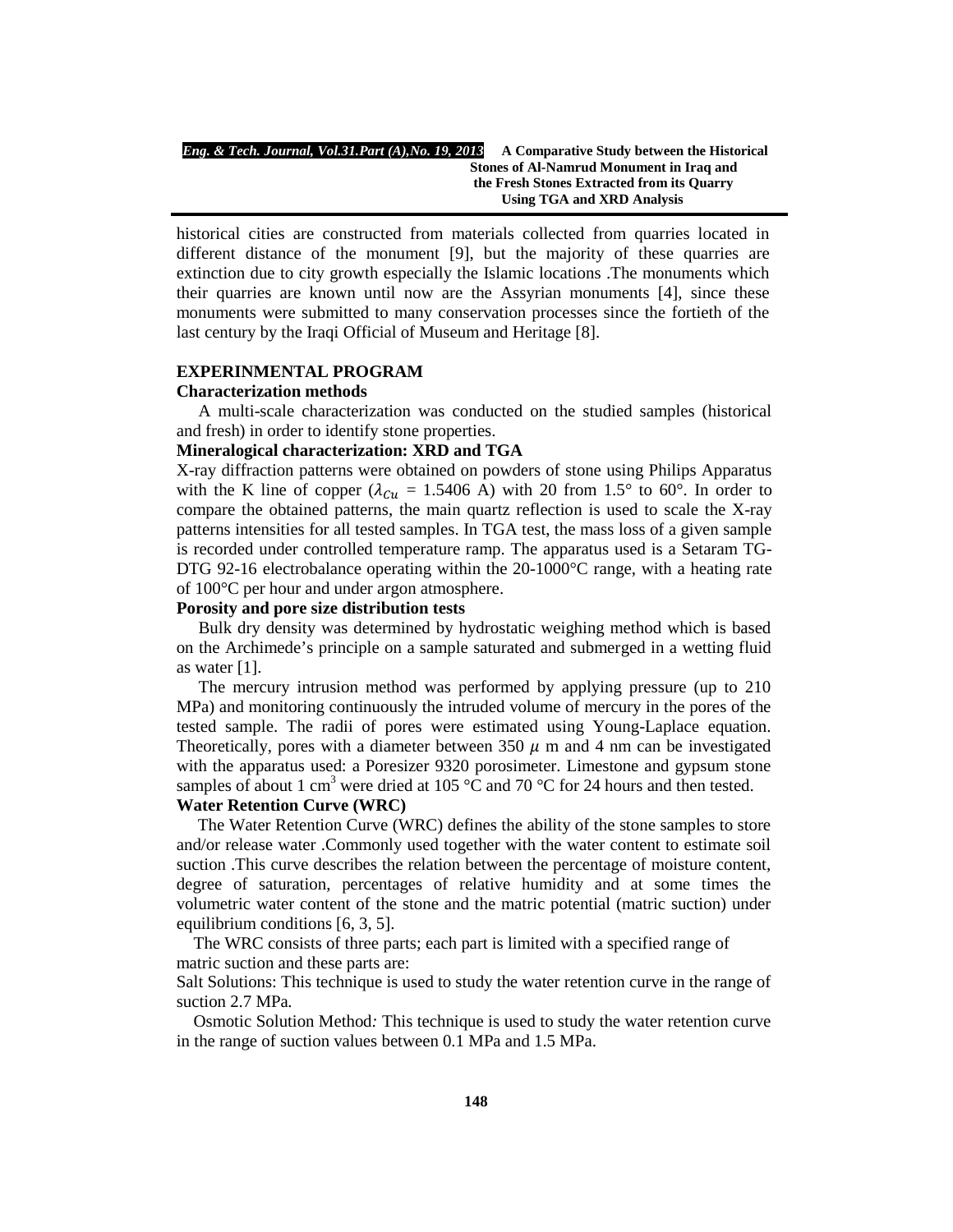| Eng. & Tech. Journal, Vol.31.Part (A), No. 19, 2013 | A Comparative Study between the Historical |  |
|-----------------------------------------------------|--------------------------------------------|--|
|                                                     | Stones of Al-Namrud Monument in Iraq and   |  |
| the Fresh Stones Extracted from its Quarry          |                                            |  |
|                                                     | Using TGA and XRD Analysis                 |  |

Tensometric Plates*:* This technique is used to study the water retention curve in the range of suction values between 0.001 to 0.01 MPa.

#### **RESULTS AND ANALYSIS**

#### **Characterization of the historic and fresh stone samples**

 Figure (1) shows the mercury intrusion porosimetry curves of the tested fresh and historic limestone stones. Total pore volume is higher in the historical stone than in the fresh limestone. Also, pore size distribution is shifting towards higher pore diameter in the historical stone. Table 1 detail the main parameters obtained from mercury porosimetry and from hydrostatic density method. The porosity determined by mercury porosimetry is 60% higher in the historical (34%) to that in the fresh stone (21%). Pore spaces having diameter more than  $6 \mu m$  represent about two third of total pores in the historical (altered) sample while these pores represent initially (in the fresh stone) about one quarter of the total pores. Moreover, the average pore diameter is more than doubled; the bulk and the skeletal densities are decreased in the altered stone in comparison to the fresh stone. Moreover, porosities measured by mercury tests are lower to that measured by hydrostatic density method, 38% and 26% for the historical and fresh stone respectively. Finally, bulk density and skeletal density are lower in the historical than in the fresh stone. Mercury can't invade the small pores ( $\lt 10$  nm) and can't account the largest pores ( $> 300 \mu m$ ); i.e. this technique does not take into account all the pore volume and thus the measured porosity is lower than the real porosity.

 Depending on the porosity classification [2] the fresh gypsum stone could be classified as sufficiently impervious while the historical gypsum stone was classified as a low porous to porous material. Also a difference in the porosity values has been noticed between the hydrostatic and mercury intrusion methods Table (2), this is attributed to the same reason mentioned in the case of fresh and historic limestone. Through the pore size distribution of both fresh and historical gypsum stones in Figure (2), two zones of pores are observed, the first zone is ranged from 6 pm to 200 pm where the amount of pores of the historical gypsum stones increased from the fresh one by  $0.00116$  mL/g, while the second zone is ranged from 3 pm to approximately 0.02 pm where the amount of the pores increased from the fresh gypsum stone by an amount of  $0.03851$  mL/g.

 Figure (3a) shows the Water Retention Curve (WRC) of both fresh and historic limestone. The difference in the pore size distribution and porosity of both fresh and historical limestone reflect the difference in the ability for water retention.

In the zone of suction values  $(2 \text{ MPa})$ , the amount of the meso-micro pores for the fresh limestone was more than the historical one, also the capillary pressure (ability) to retain water inside the meso-micro pores for fresh limestone was approximately more, but in the zone  $( $2$  MPa)$  the amount of the macro pores for historical limestone are more than the fresh one, thus a more amount of the water will easily fill the pore of the historical limestone. In the case of gypsum stones, Figure (3b), the WRC of the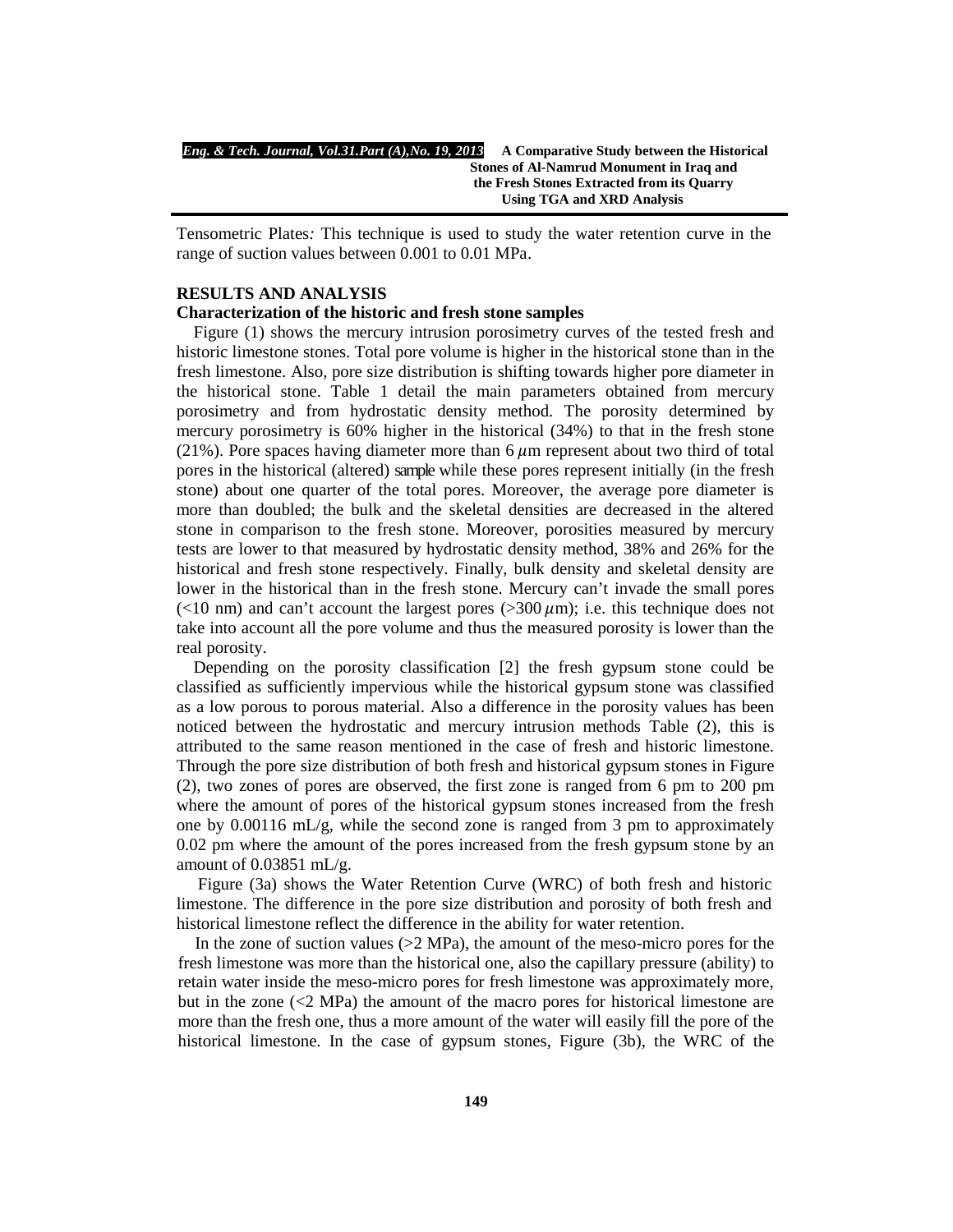| Eng. & Tech. Journal, Vol.31.Part (A), No. 19, 2013 | A Comparative Study between the Historical |  |  |
|-----------------------------------------------------|--------------------------------------------|--|--|
|                                                     | Stones of Al-Namrud Monument in Iraq and   |  |  |
|                                                     | the Fresh Stones Extracted from its Quarry |  |  |
|                                                     | Using TGA and XRD Analysis                 |  |  |

historical gypsum stone is above the fresh one; which reflects the high ability of the historical stone to retain the water inside its pores. This come through the high amount of the meso-micro pores which produce an ability to retain water inside the pores in the zone (more than 2 MPa), and this ability increases with the increase in the amount of the macro pores in the zone (less than 2 MPa) as compared with the fresh stone

## **Comparison between the fresh and historical stones**

 Figure (4) shows the X Ray Diffraction analysis (XRD) of both fresh and historic limestone. XRD analyses shows that the major mineralogical compositions are Calcite (CaCO3), silica (SiO2) in the form of quartz. Figure (5) shows the Thermo Gravimetric Analysis (TGA) of both fresh and historic limestone, the calcium carbonate was about 90% and 94% in the historical and fresh stones respectively. These two stones are practically pure limestone with some clay and siliceous impurities.

#### **CONCLUSIONS**

 Characterization results shows a modification in the porosity properties and water retention ability for the historical stones as compared with the fresh one due to the degradation agents which the historic stones may submit to it the field within the Al-Namrud monument structure. In spite of these modification the stone materials remains the same as shown by the results of XRD and TGA analysis, where these analysis exhibit great match in the mineralogical component and their amounts but with a slight difference and some impurities due to the weathering agents in the field. Thus, this comparison between the fresh and historic stones using XRD and TGA techniques confirm what the historicity and archeology references mentioned about the quarry of Al-Namrud monument is Al-Mur hill in Eski-Mosul area.

## **REFERENCES**

[1].BECK,K.,ALMUKHTAR,M.,ROZENBAUM,O.,RAUTUREAU,M.,2003.Charact erizati on, water transfer properties and deterioration in tuffeau: building material in the Loire Valley-France, Building and Environment, 38, 11511162.

[2]. DERSKI W., K I., I. R. and M.Z., 1988, Rock and Soil Mechanic, PWN- Polish Scientific Publishers, Warszawa, Poland.

[3]. FREDLUND, D.G., H RAHARDJO ,1993, Soil Mechanics for Unsaturated Soils, John Wiley and Sons

[4]. JOAN AND DAVID OATES, (2001), NIMRUD, an Assyrian Imperial City Revealed, the British School of Archaeology in Iraq, the British Academy.

[5]. NAJDAT S.A., 2008, Experimental and Theoretical Analysis of Seepage Through Unsaturated soils with Applications, PhD. Thesis, Civil Engg ., University of Mosul.

[6]. SMITH P. G. C. 2003, Numerical Analysis of Infiltration into Partially Saturated Soil Slopes, Ph.D. Thesis. University of London Imperial College of Science, Technology and Medicine.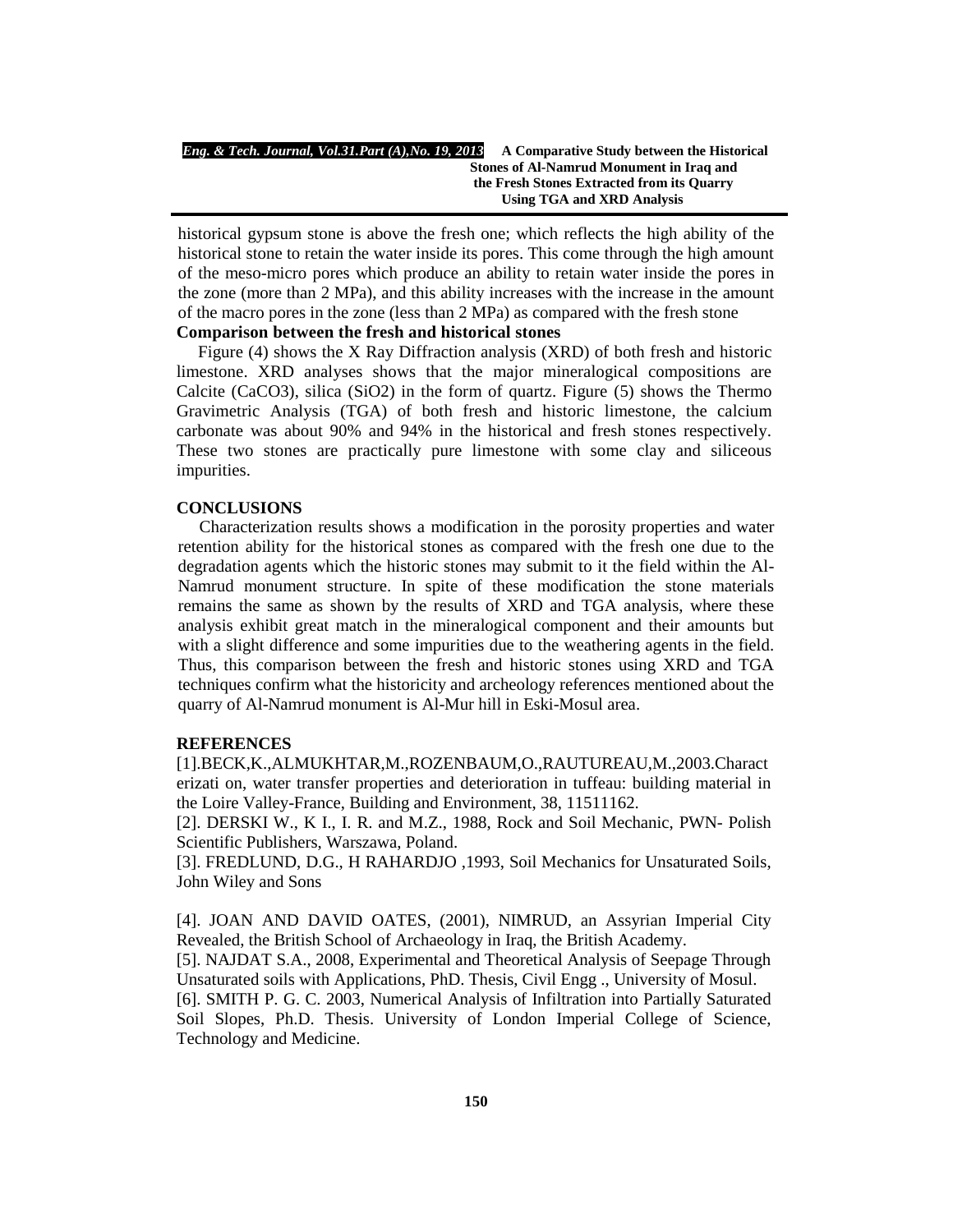| Eng. & Tech. Journal, Vol.31.Part (A), No. 19, 2013 | A Comparative Study between the Historical |  |  |
|-----------------------------------------------------|--------------------------------------------|--|--|
|                                                     | Stones of Al-Namrud Monument in Iraq and   |  |  |
|                                                     | the Fresh Stones Extracted from its Quarry |  |  |
|                                                     | Using TGA and XRD Analysis                 |  |  |

 [7 ]. خمو، جنان جبرائیل، "الحفاظ على المواقع الأثریة واحیاؤھا للغراض السیاحیة مع دراسة تطبیقیة لموقع بابل الاثري "، رسالة ماجستیر ، كلیة الھندسة، جامعة بغداد.1986، [8 ].مروان، سالم شریف،"أسالیب ترمیم العمائر الأثریة وصیانتھا في منطقة الموصل (دراسة میدانیة)"، اطروحة دكتوراه، قسم الثار، كلیة الاداب, جامعة الموصل، 2010 [9 ].الجمعة، أحمد قاسم،" الأثار الرخامیة في مدینة الموصلخلال عھدین الاتابي والأخاني" ، اطروحة دكتوراه غیر منشورة ، جامعة القاهرة، 1975.

|                                        | Historic<br>limestone | Fresh<br>limestone |
|----------------------------------------|-----------------------|--------------------|
| Bulk density(gmcm <sup>3</sup> )       | 1.71                  | 2.04               |
| Skeletaldensity( $gm/cm3$ )            | 2.58                  | 2.66               |
| Porosity by hydrostatic<br>$method(*)$ | 38                    | 26                 |
| Porosity by mercury<br>intrusion(%)    | 34                    | 21                 |
| % of pores having>6µm                  | 65                    | 25                 |
| % of pores having<6µm                  | 35                    | 75                 |
| Average Pore diameter(um)              | 0.73                  | 0.28               |

**Table (1) Properties of the fresh and historic limestone.**

## **Table (2) Properties of the fresh and historic Gypsum stone.**

|                                         | Historic<br>Gypsum<br>stone | Fresh<br>Gypsum<br>stone |
|-----------------------------------------|-----------------------------|--------------------------|
| Bulk density(gmcm <sup>3</sup> )        | 2.13                        | 2.25                     |
| Skeletaldensity(gm/cm <sup>3</sup> )    | 2.35                        | 2.28                     |
| Porosity by hydrostatic<br>$method(\%)$ | 10.5                        | 1.6                      |
| Porosity by mercury<br>intrusion(%)     | 9 <sub>5</sub>              | 1.2                      |
| % of pores having>6µm                   | 13                          | 100                      |
| % of pores having<6µm                   | 87                          | O                        |
| Average Pore diameter(um)               | 4.4                         | 012                      |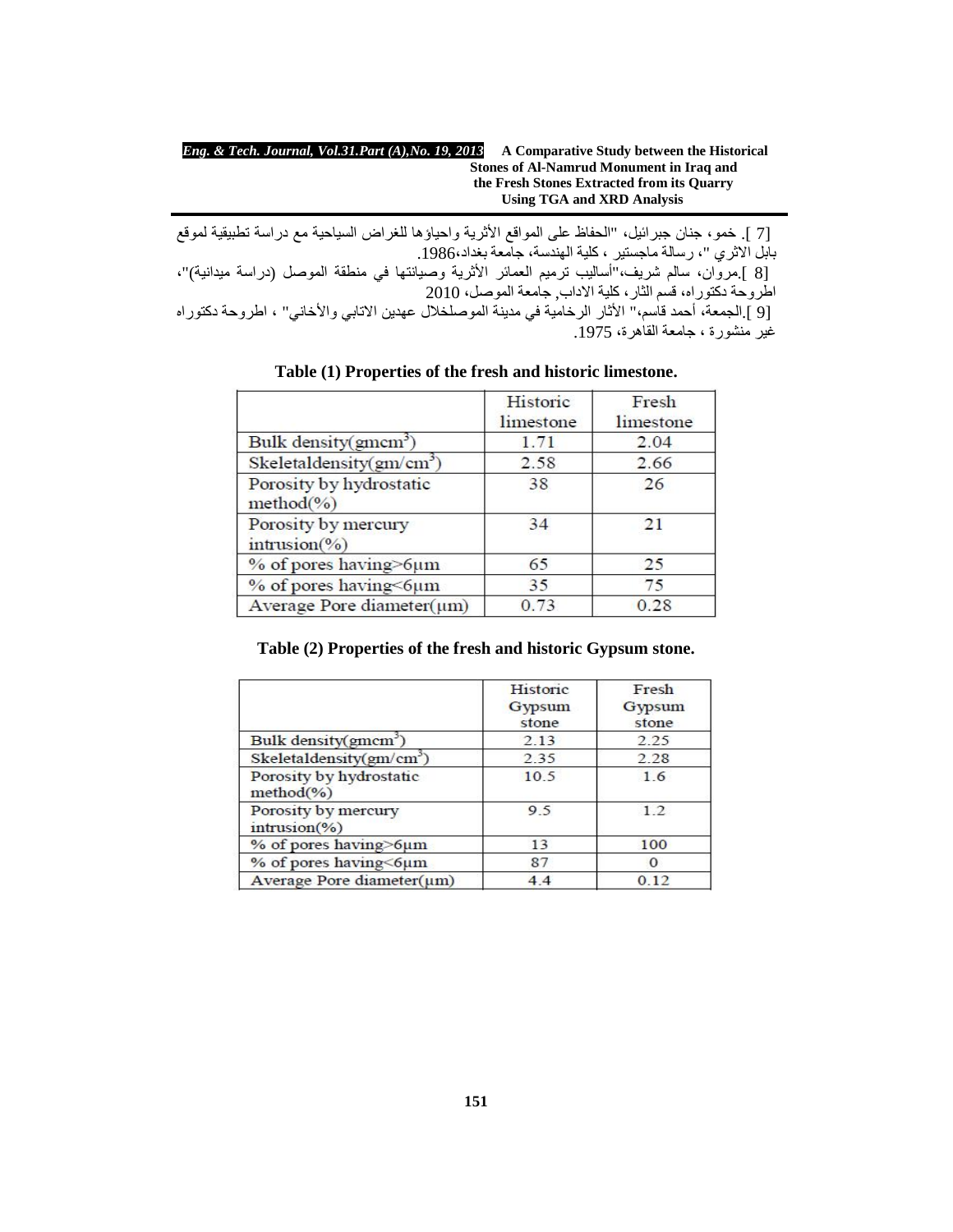



a. Cumulative pore volume



b. incremental pore volume

**Figure (1) Mercury intrusion porosimetry results of the Historical and fresh limestone showing cumulative pore Volume (above) and incremental pore volume (Lower).**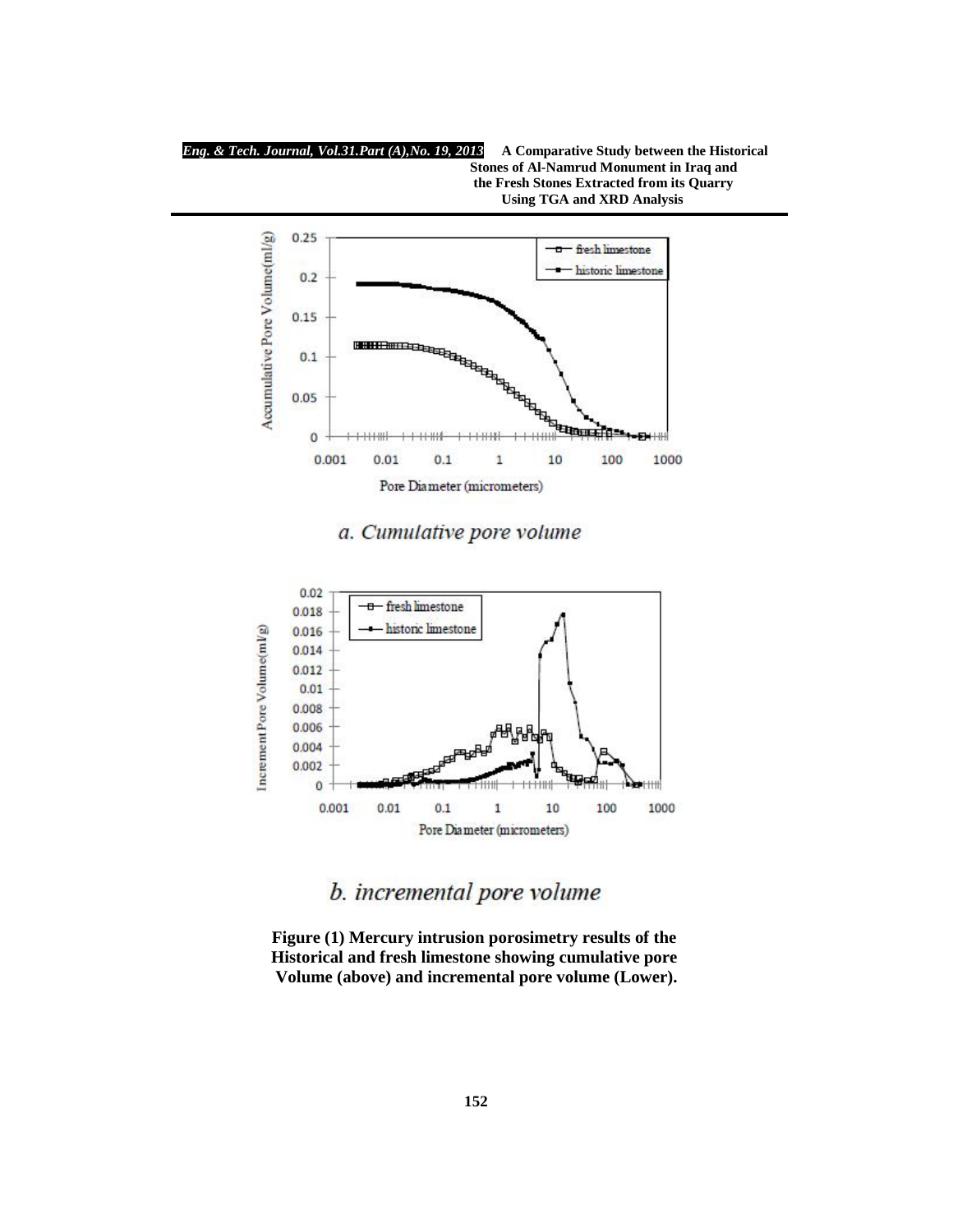



b. incremental pore volume

**Figure (2) Mercury intrusion porosimetry results of the historical and fresh Gypsum stone showing cumulative pore volume (above) and incremental pore volume (Lower).**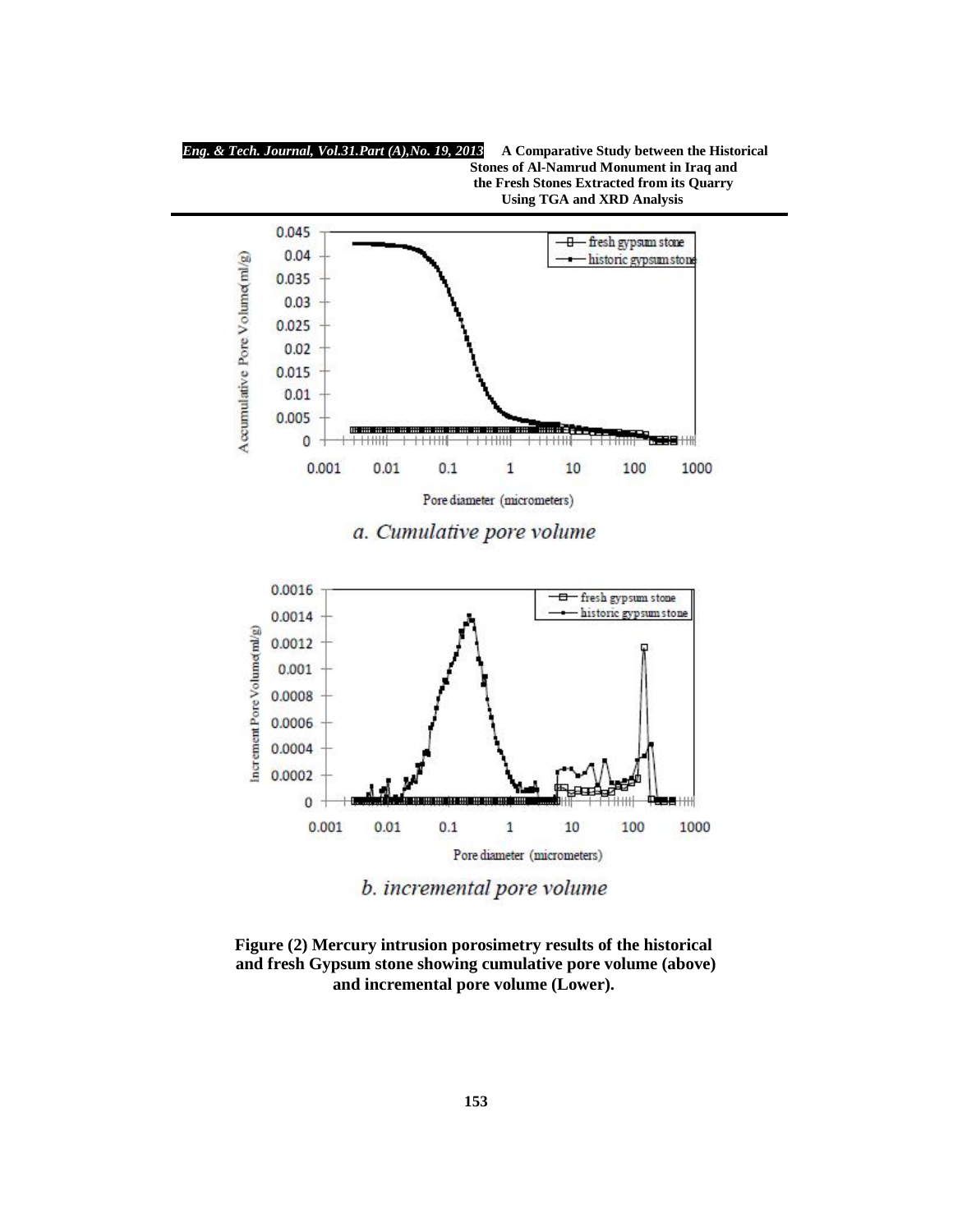*Eng. & Tech. Journal, Vol.31.Part (A),No. 19, 2013* **A Comparative Study between the Historical Stones of Al-Namrud Monument in Iraq and the Fresh Stones Extracted from its Quarry Using TGA and XRD Analysis**



**Figure (3) The Water Retention Curve (WRC) of: (a) fresh and Historic limestone. (b) Fresh and historic gypsum stone.**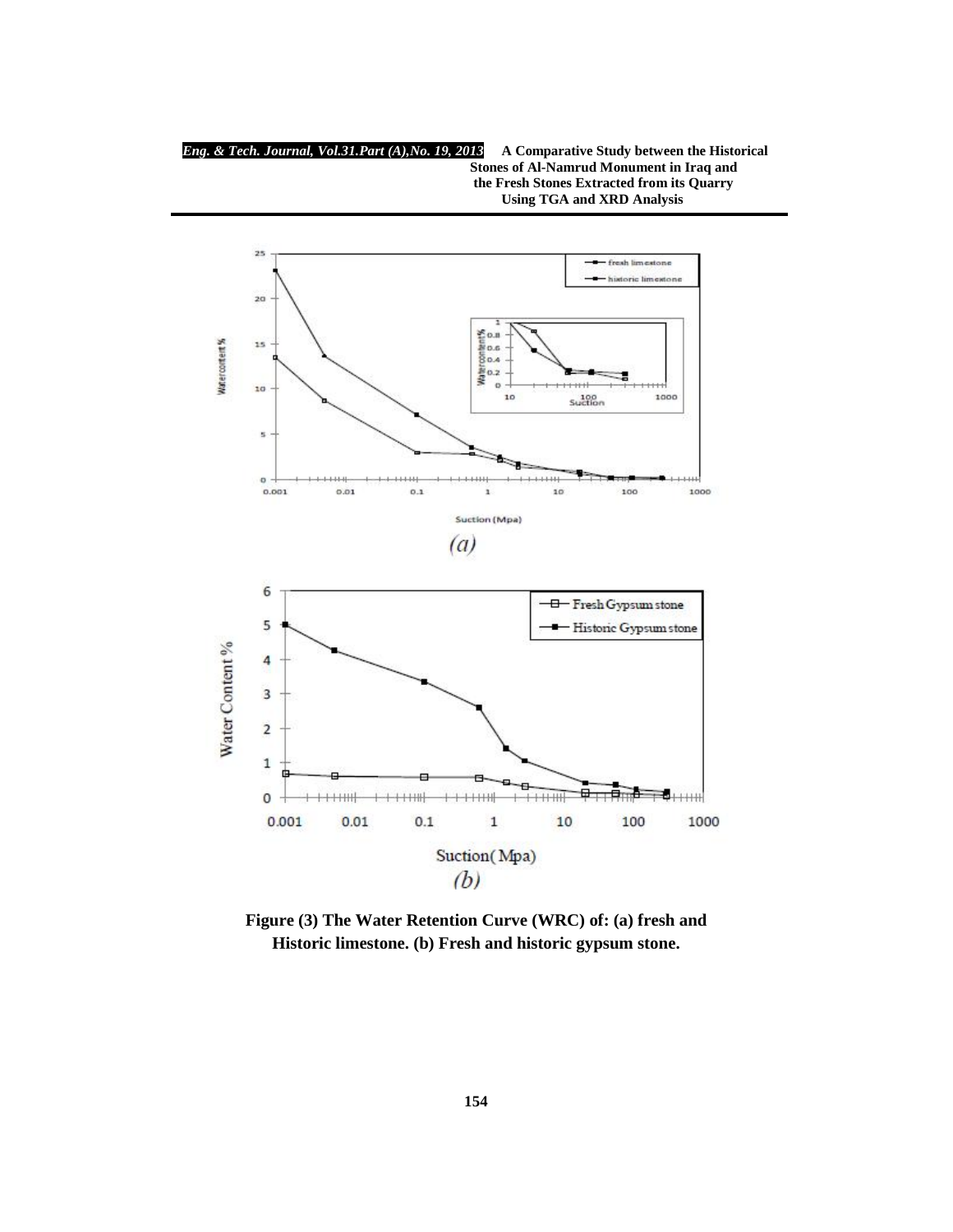

**Figure (4) XRD of (a) fresh limestone. (b) historic limestone.**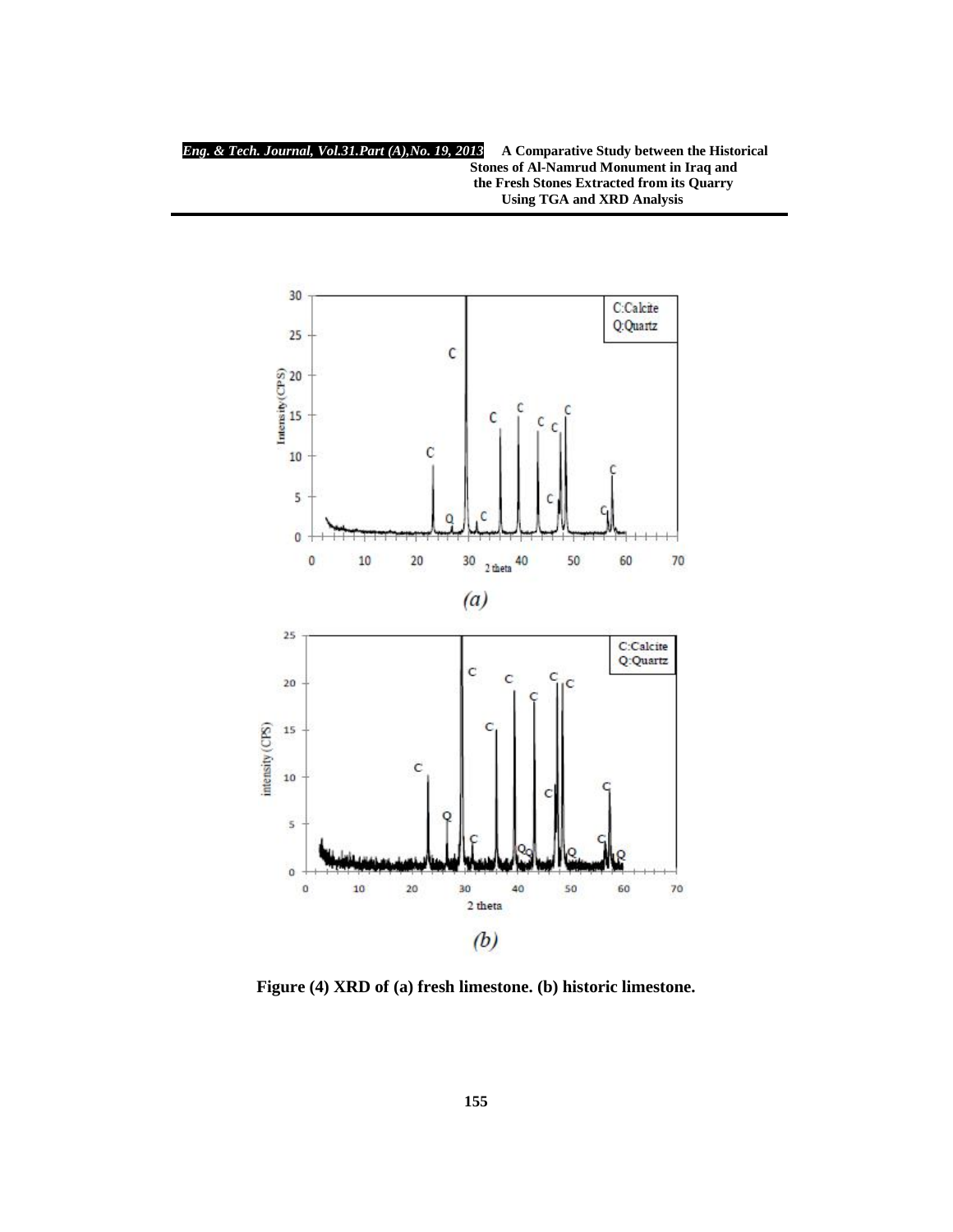

**Figure (5) TGA of (a) fresh limestone. (b) historic limestone.**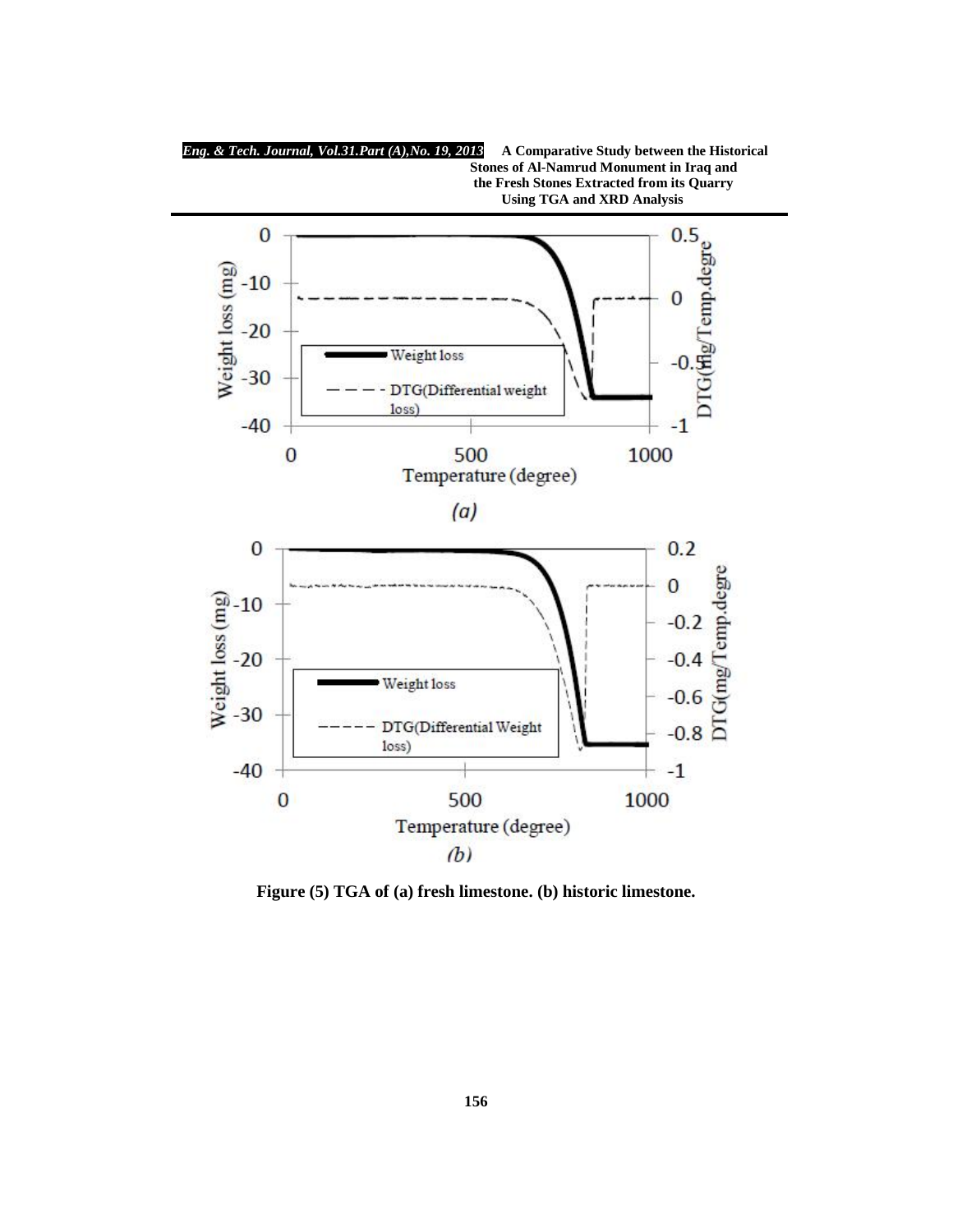*Eng. & Tech. Journal, Vol.31.Part (A),No. 19, 2013* **A Comparative Study between the Historical Stones of Al-Namrud Monument in Iraq and the Fresh Stones Extracted from its Quarry Using TGA and XRD Analysis**







 $(b)$ **Figure (6) XRD of (a) fresh gypsum stone. (b) Historic gypsum stone.**